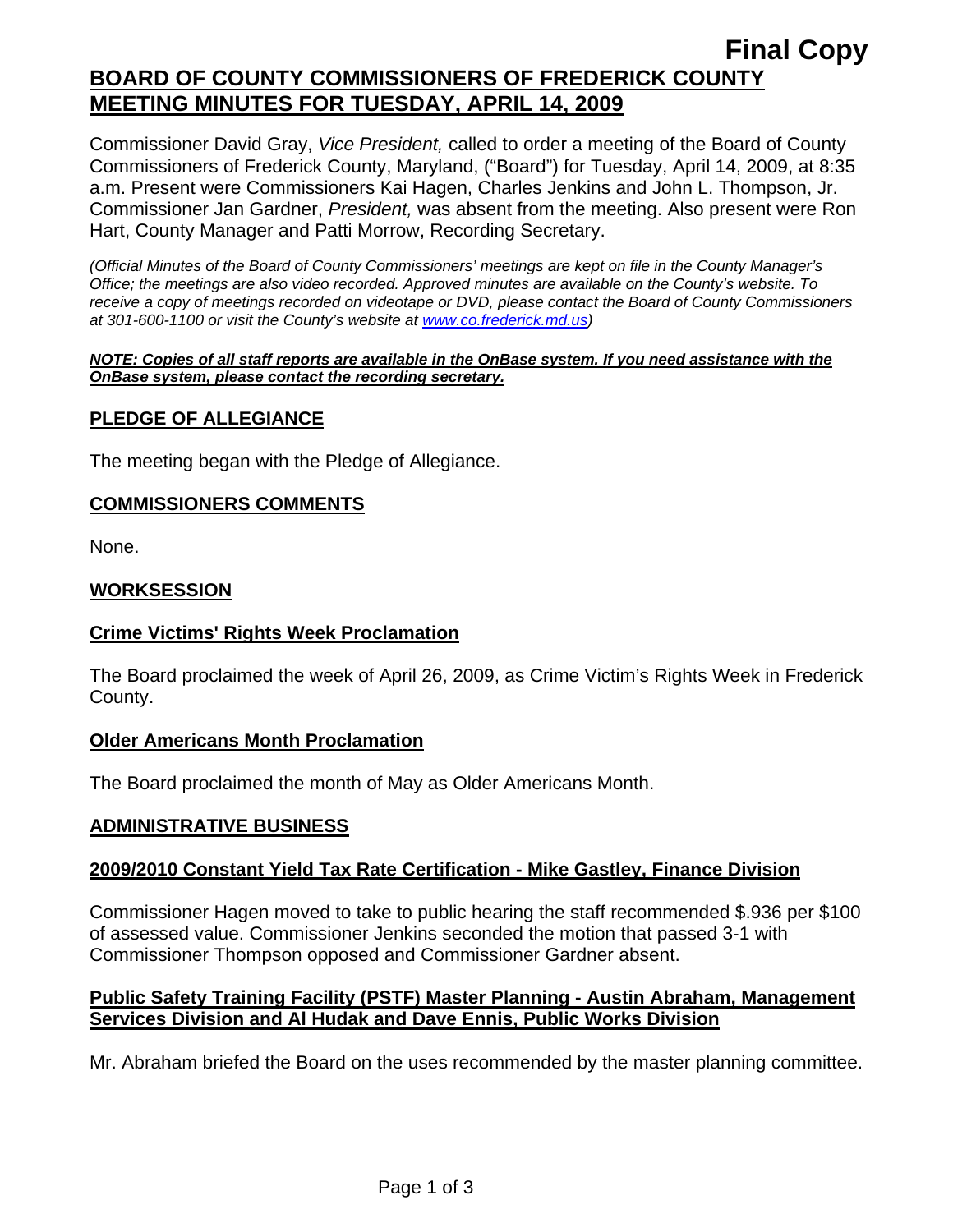## **BOARD OF COUNTY COMMISSIONERS OF FREDERICK COUNTY MEETING MINUTES FOR TUESDAY, APRIL 14, 2009**

Sheriff Jenkins, Sheriff's Office; Steve Leatherman, Fire and Rescue Services Division; and Barry Stanton, Assistant County Manager, commented on the PSTF.

Commissioner Hagen moved to remove the use of the driver training facilities from the PSTF. The motion failed for lack of a second.

By consensus, the Board agreed to amend Attachment B as follows:

- Remove #3 Parking for future multi-purpose auditorium currently in the Capital Improvements Program;
- Change #6 (b) to a multi-use building in the range of 30,000 square feet;
- Remove #6 (e) Future parking structure should parking needs in the future conflict with other building needs on the site.

It was noted staff would look at the vertical expansion of the building site.

#### **Revisions to the Adequate Public Facilities Ordinance (APFO) Schools Requirement - Kathy Mitchell, Office of the County Attorney; Gary Hessong, Permitting and Development Review Division; Eric Soter, Planning Division; and Ray Barnes, Frederick County Public Schools**

Ms. Mitchell briefed the Board regarding issues which arose related to the proposed revisions to the school adequacy requirements of the APFO.

Commissioner Hagen moved to confirm staff had identified the key elements and formulas to be used in the application of the school requirement of the APFO and are moving in the right direction to bring examples back in May. Commissioner Jenkins seconded the motion that passed 4-0 with Commissioner Gardner absent.

### **COMMISSIONERS COMMENTS**

None.

## **PUBLIC COMMENTS (3 MINUTE PRESENTATION)**

None.

### **QUESTIONS – PRESS**

None.